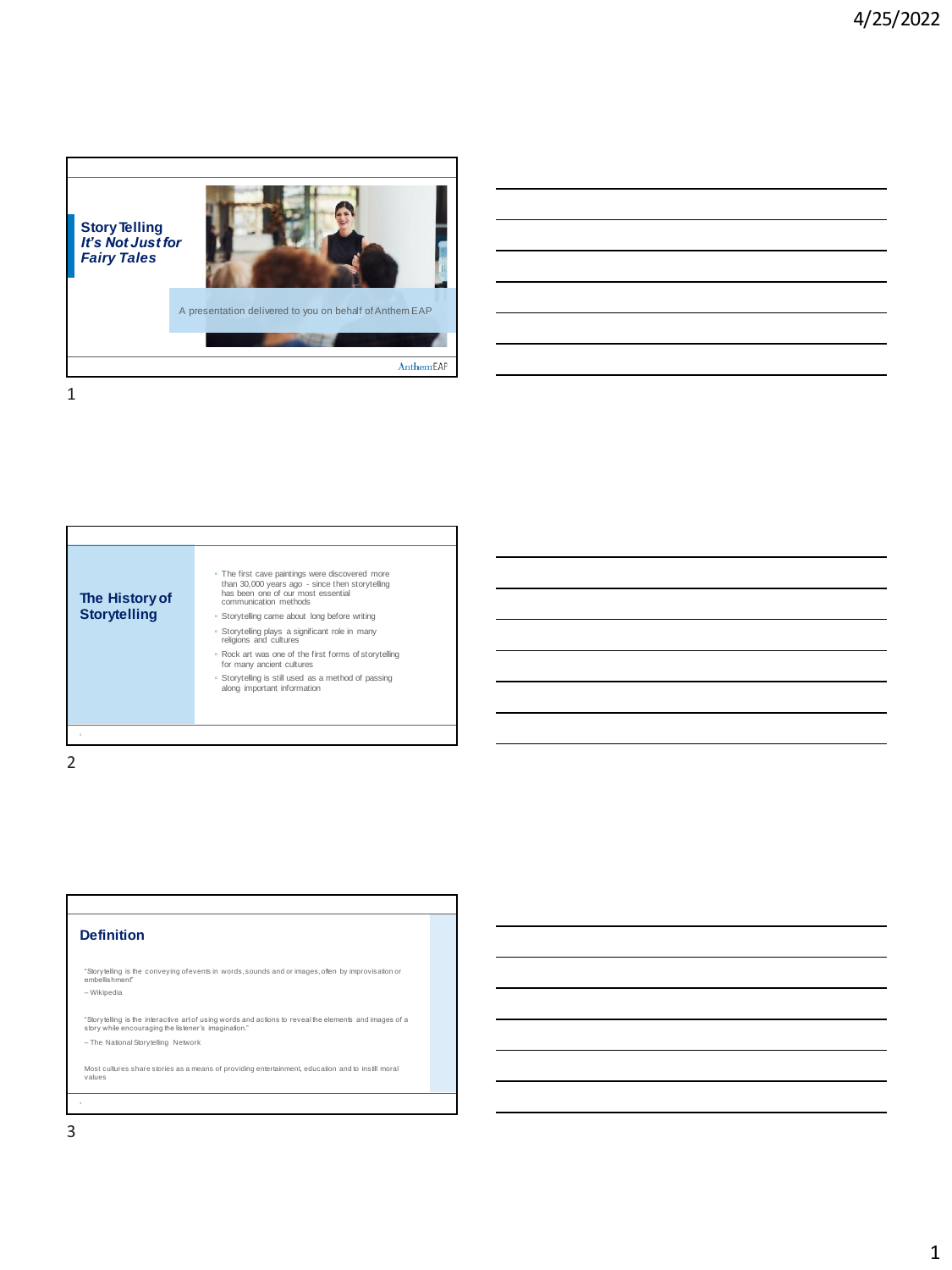## **Why is Storytelling So Impactful?**

- Storytelling is a powerful way of putting ideas into the world and to share them with others
- Stories can move us, inspire us and make us feel alive
- Stories can bring us hope and bring people together
- Stories can help us better understand life's events ◦ Storytelling is a great way to communicate our thoughts or feelings

"Stories have power. They delight, enchant, touch, teach, recall, inspire, motivate,<br>challenge. They help us understand. They imprint a picture on our minds. Want to make a<br>point or raise an issue? Tell a story."

— Janet Litherland



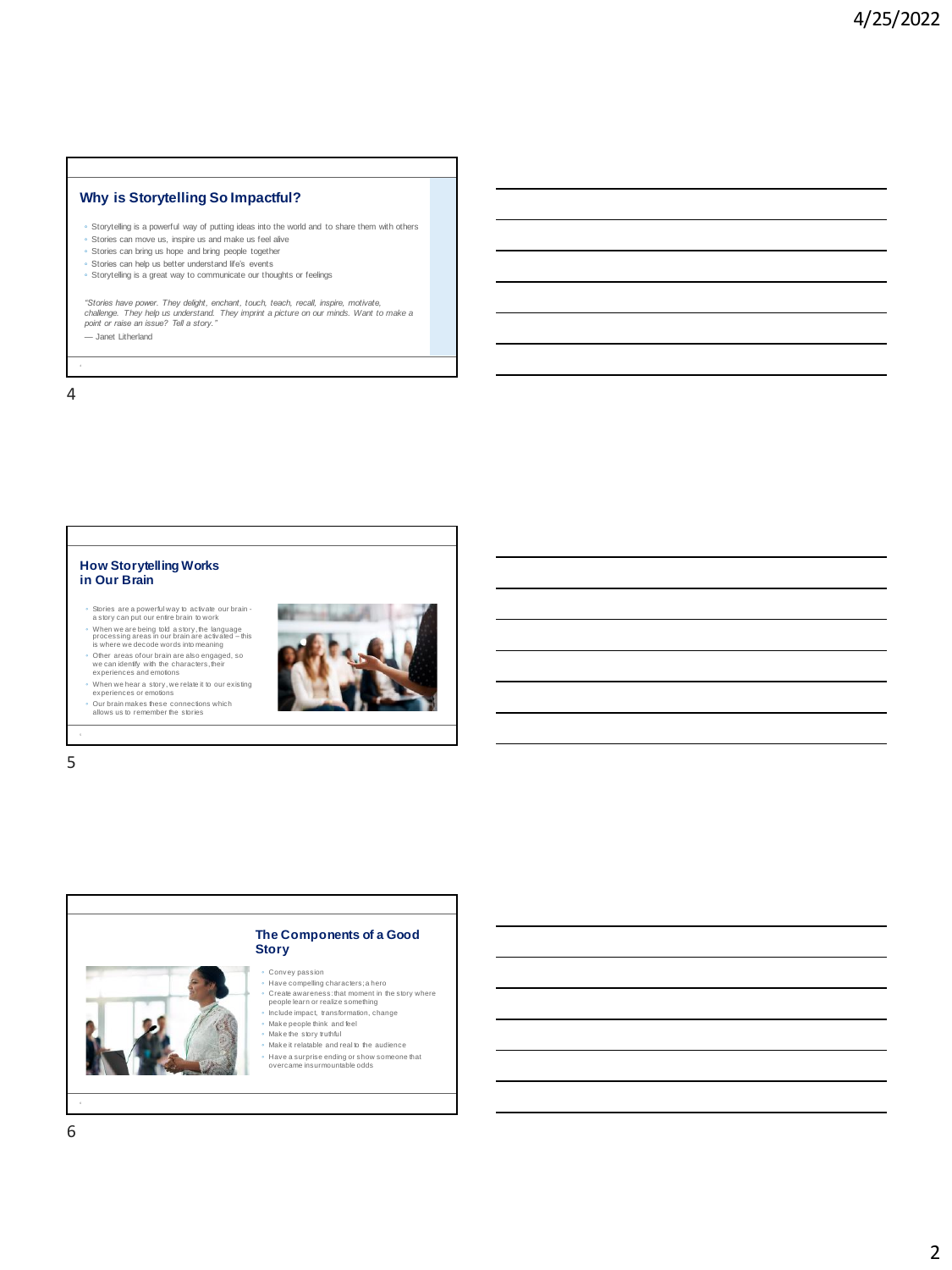## **The Don'ts of Storytelling**

- Don't tell a story that could offend someone
- Be careful with humor
- Don't make it too long or complicated that you lose the listener's attention
- Don't underestimate the power of your story
- Don't use words that are foreign to the experience of the listeners

7

## **How Businesses are Using Storytelling**

- 
- ∘ Corporate culture is reinforced through<br>ຣtorytelling<br>∘ Advertising uses storytelling to reaffirm a<br>message
- Storytelling helps corporate missions to "come alive"<br>By allowing the reader to insert themselves into<br>the story, they see that they have shared values<br>and become bonded with the company<br>brapactul storylelling is considered one of the<br>top new business skills to have
- 



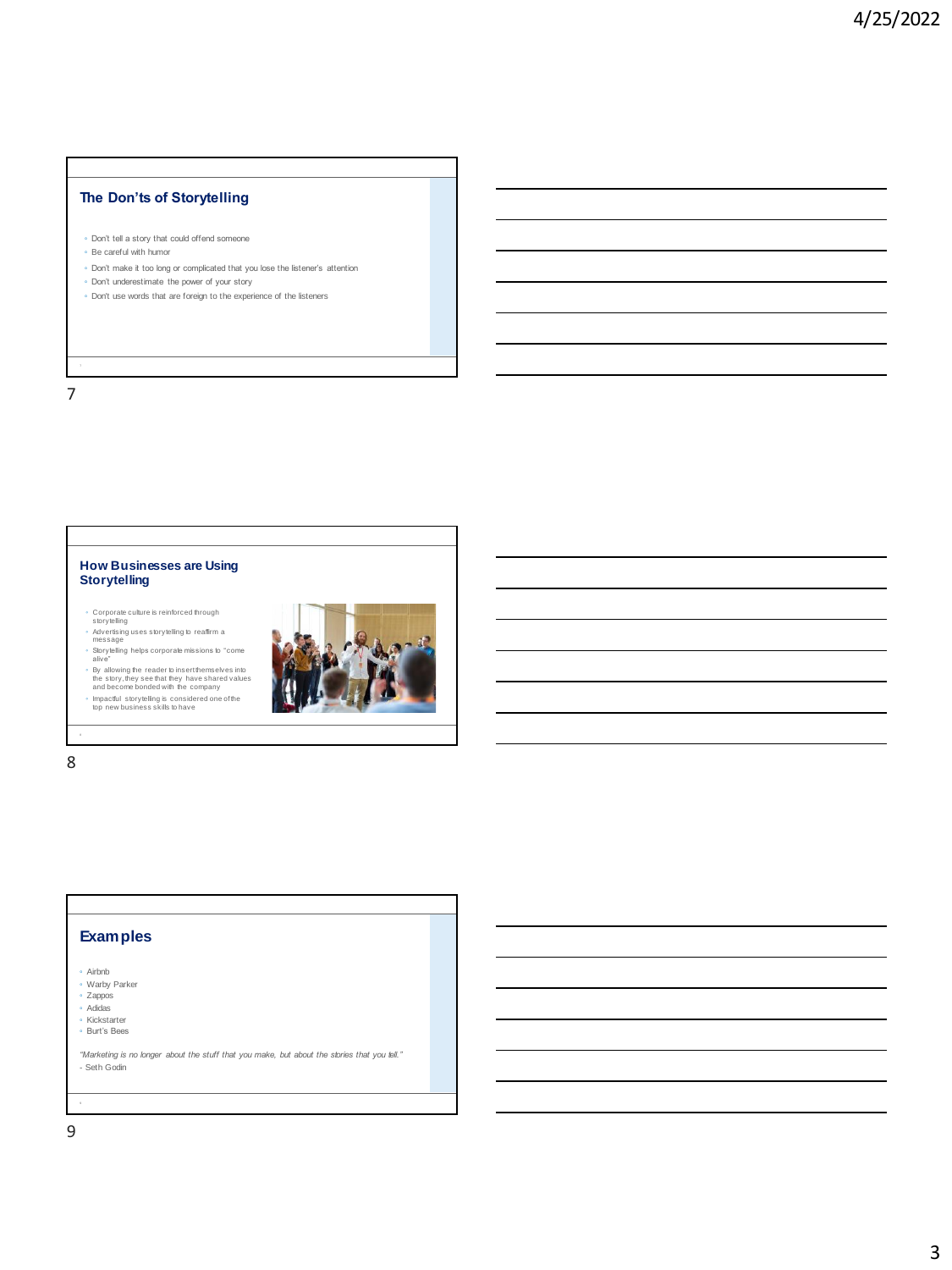